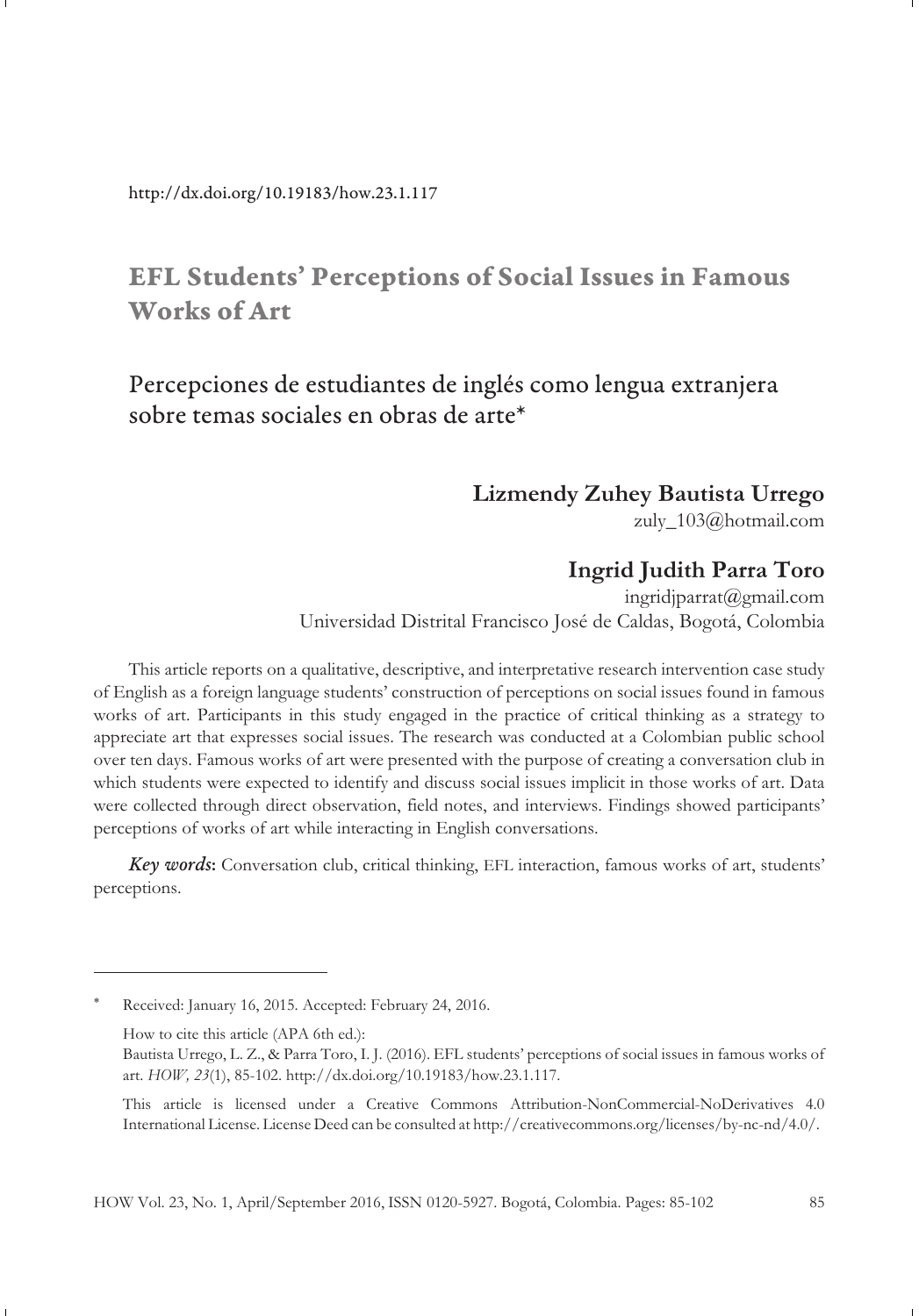Este artículo reporta una investigación cualitativa, descriptiva e interpretativa de inglés como lengua extranjera sobre la construcción de percepciones de los estudiantes acerca de problemas sociales que se encuentran en obras de arte. Los participantes se comprometieron a la práctica del pensamiento crítico como estrategia para apreciar el arte que expresa temas sociales. La investigación se desarrolló en una escuela pública de Colombia durante diez días. Obras de arte famosas fueron presentadas con el propósito de crear un club de conversación en el que los estudiantes identificaron y discutieron temas sociales implícitos en esas obras. Los datos fueron recogidos a través de la observación directa, las notas de campo y entrevistas. Los resultados mostraron las percepciones de los estudiantes sobre las obras de arte mientras interactuaban en inglés.

*Palabras clave***:** club conversacional, interacción en inglés como lengua extranjera, pensamiento crítico, percepciones de los estudiantes, pinturas famosas.

### **Introduction**

Human beings want to understand the reasons and purposes for every aspect of life. That is why we ask questions and seek answers. This is when our critical thinking skills arise.

This research focuses on how famous works of art can have an impact on students' perceptions of reality through a strategy of critical thinking in a conversation club in the foreign language. This project was developed with tenth graders at a public school in Bogota, Colombia.

During the pedagogical intervention, we encouraged students to discuss social issues represented in works of art. Participants should be able to give opinions in and outside classrooms, critically and creatively, because the knowledge to forge the social construction of reality is born in different kinds of interactions.

Our research is interdisciplinary because we took into consideration four areas to enrich the nature of the study. First, we considered psychology, which provided us with theoretical elements to achieve the completion of the project. Second, art criticism to analyze students' construction of perceptions on social issues found in famous works of art. Another area was sociology, as social issues were covered during the pedagogical implementation. Finally, owing to the linguistic characteristics of this research, we used metrolingualism as we developed our English as a foreign language (EFL) intervention. Our theoretical groundwork is framed on the following authors: Bloom, Facione, and Dewey.

## **Theoretical Framework**

The study was guided by critical thinking to reflect on famous paintings which transmit social issues. Therefore we worked with three main authors: Bloom (1971), to understand the way students internalize information or a determined group of values and how knowledge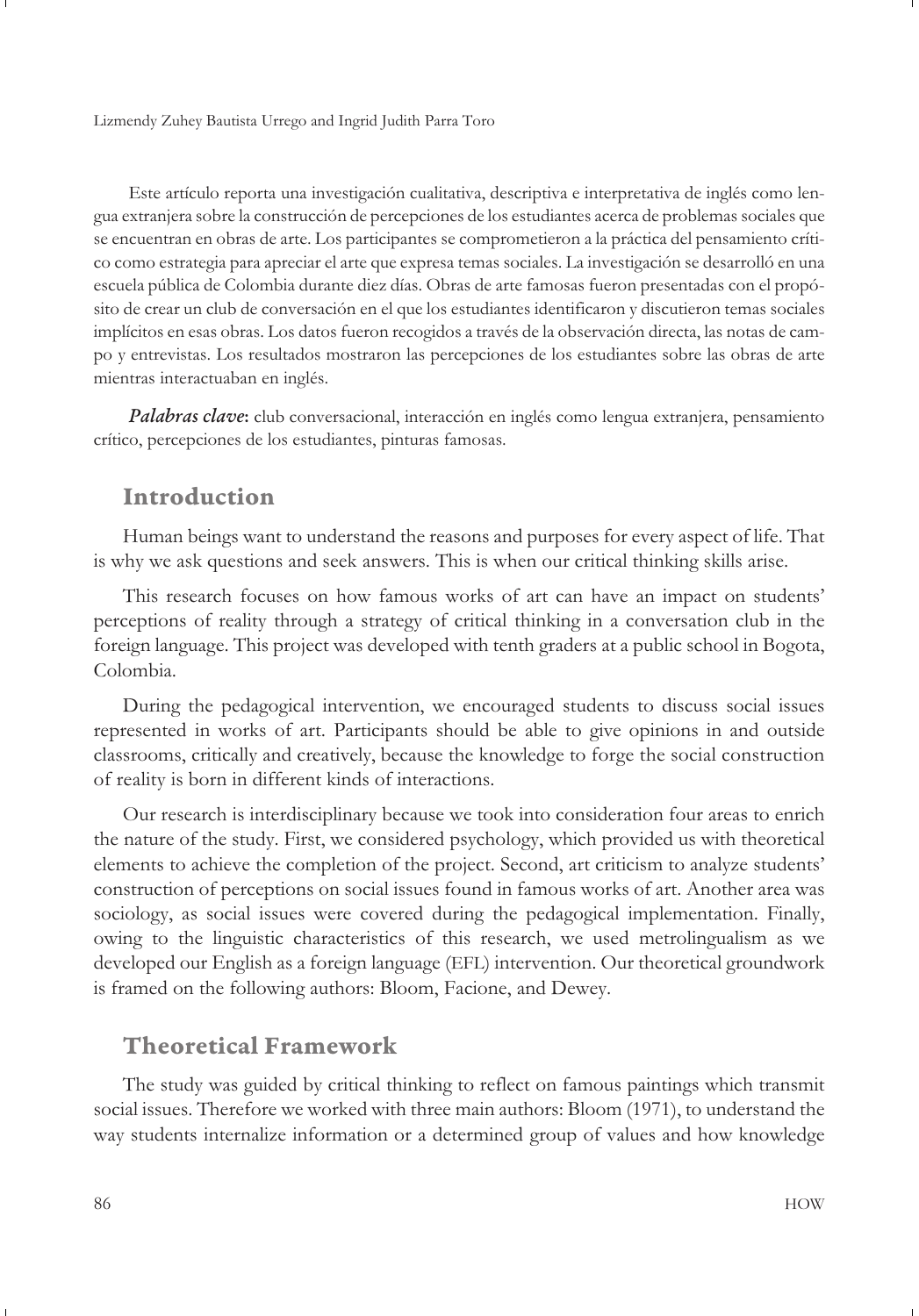works while thinking critically; Dewey (1934/2008), to analyze how criticism works in arts appreciation; and Facione (2011), to recognize different forms of judgments followed by skills to think critically.

To analyze how students create their perceptions of arts, we followed Blooms' Taxonomy (1971) (the hierarchical organization of critical thinking stages, see Figure 1) to see how the knowledge undergoes a transformation while students experience different stages seeking critical constructs for criticizing arts. Bloom (1971) states that valuing information implies consistency and stability. The author further affirmed that students are expected to store in their minds certain information and the behavior expected later is the remembering of this information. Here is when *knowledge*, the first category in Bloom's taxonomy, emerges in different situations and the student realizes that the information relates to social reality. The purpose of this endeavor is to see how students develop a behavior code that regulates their private and civic lives based on ethical principles coinciding with democratic ideals (Bloom, 1971).

To complement knowledge and behavior, Bloom (1971) asserted that it is important that the learner become aware of the terms and symbols, which in the case of our study are the terms: paintings, materials, people, events, and symbols. Students should also learn the definitions or meanings implicit in the art work, and the representation and importance of painting in society. We also want to highlight what Bloom (1971) states as the characterization of values or valuing. He establishes that every piece of information has a specific value, and students go through a hierarchic process to internalize such information. As Pineda (2004) points out, "becoming a critical thinker is a life-long task that is only developed and sharpened through time and learning experiences" (p. 51). That is why we



**Figure 1.** Bloom's Taxonomy of Critical Thinking Stages (Adapted From Anderson & Krathwohl, 2001)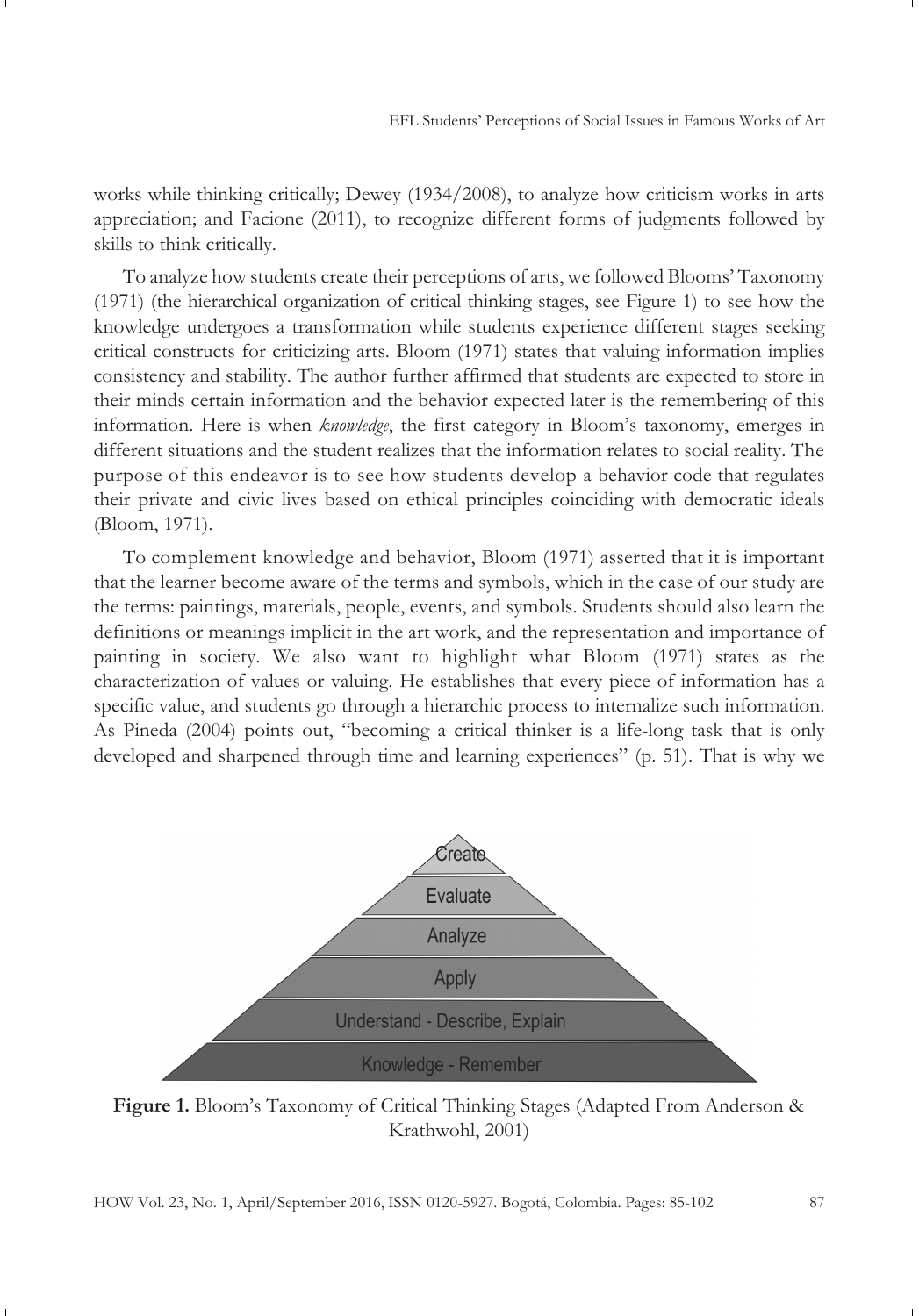believed that this hierarchy is not necessarily a mandatory or strict process; in other words, the stages of critical thinking vary with individuals and personal experiences.

The behavior codes are exposed while students criticize social reality, but here emerges the question: What is it to be a critic? Dewey (1934/2008) states that etymologically and ideologically criticism is making judgments. We consider these judgments opinions that students use to create a vision of reality supported by fundamental ideas.

Moreover, creativity and individual points of view are key aspects in arts' criticism. Art is such a wide field where paintings have different styles and vary from meaning and intention. Art criticism goes beyond the superficial idea of enjoying colors and shapes on a canvas. They are the result of an endeavor to find out that a work of art is an experience. To explain the importance of judgments in arts appreciation, Dewey (1934/2008) states, the absence of an external determined, uniform, and public object does not mean that objective criticism of art is impossible. It means criticism is judgment and all judgment involves an adventure, a hypothetical element that applies to the qualities of an object. Someone who is a critic shall prove him or herself as adventurous and imaginative.

The analysis of arguments deserves special mention as Facione (2011) states that one should establish reasons to support or contest a claim, an opinion, or a point of view (what he calls *purposeful reflective judgment*, see Figure 2). This, in relation to arts, can be illustrated as trying to find the intentions artists had at the moment of painting. Participants take aspects such as background information, inspiration issues, contextual situation, and experiences to develop a representation that characterizes the inferential flow of reasoning. A critical thinker should be aware that thinking critically is a powerful tool in the search for knowledge.



**Figure 2.** Skills Involved in Purposeful Reflective Judgment (Facione, 2011)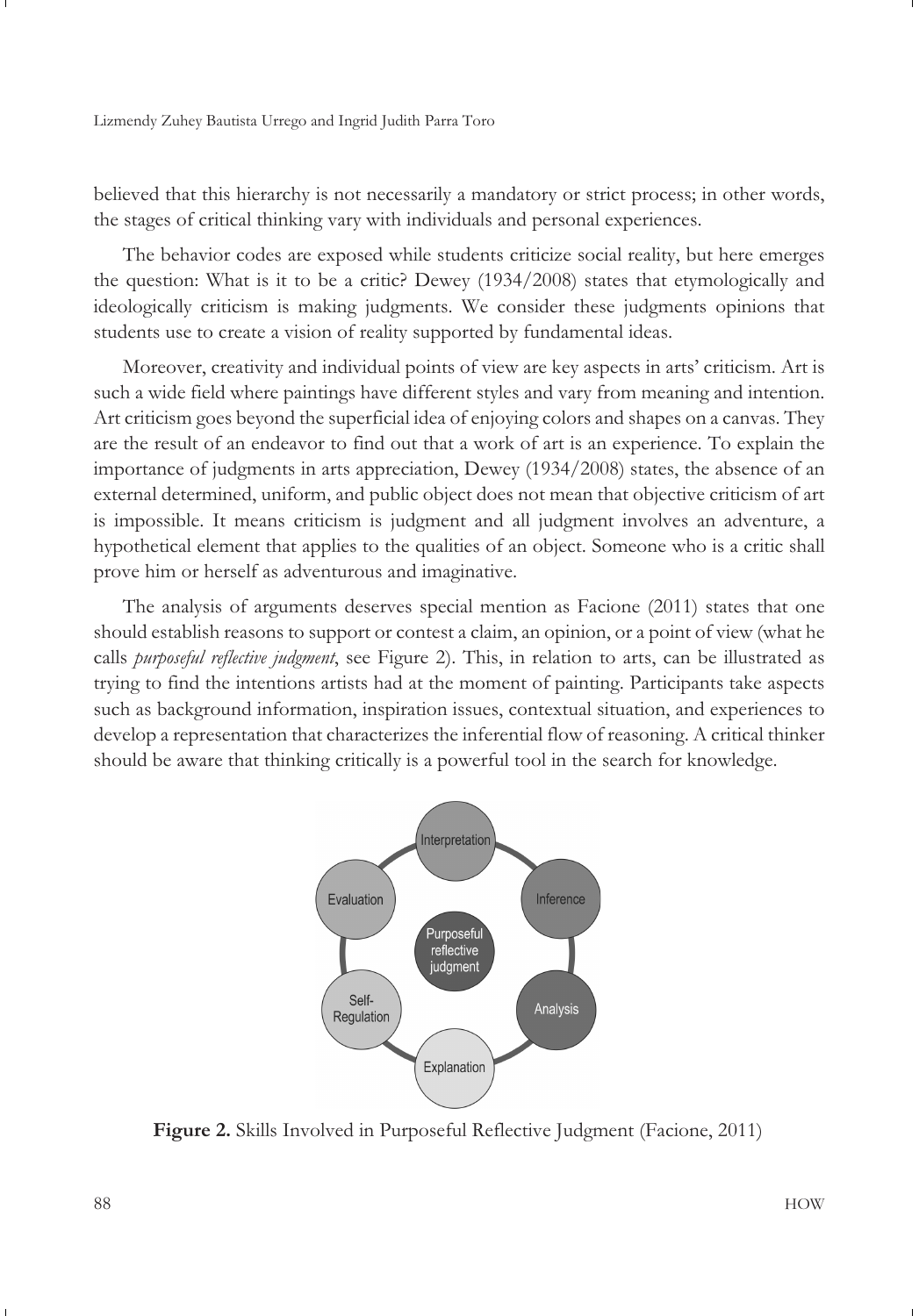The artistic perceptions of the participants were considered by us as the most important construct of study, because from the voices of the students is where we can understand and witness the critical thinking skills or processes of thoughts. The foreign language was the instrument used to communicate knowledge during the spaces we created throughout the days we had available to share with the participants and the works of art were the instrument to generate arguments and thoughts.

### **Research Design**

This study is qualitative and can be explained by Hammersley (2005) as: "discipline-based qualitative research focused on accumulating fundamental knowledge about social processes and institutions" (p. 142). These social processes were performed by participants along the sessions. Furthermore, Lather (2006) states that inquiry opens the space for the pursuit of "inexact knowledges." We agree with this statement because of the flexibility of the characteristics of a qualitative study. This study is descriptive inasmuch as we take into consideration the varieties of the phenomenon and its characteristics. Additionally, it is interpretative because we aimed to understand why the phenomenon occurs and about its impact through time as Timulak (2003) states.

This is how we work on our study due to our intention of understanding the way participants construct their visions of social issues contained in famous works of art during English lessons. The paradigm of this research is socio-critic because of the perspective of social transformation. It considers that knowledge is always built by interests that are based on the needs of the groups. It seeks rational and liberating autonomy of human beings and is achieved by training subjects for participation and social transformation (Alvarado & García, 2008). We consider that transformation of social reality starts with a process of conscious reflection about real-life problems; this paradigm matches our research due to our interest in students' participation and awareness of issues of their environment.

This research corresponds to a critical approach, which is the focus we consider proper to understanding language as a practice related to art. We should merge a critical approach to literacy, remarking upon the idea that knowledge is something to be understood and analyzed within the forms of experience that students bring to school, as Giroux (1987) states, and a critical approach to the arts where we recognize the statements of Dewey (1934/2008). The first focuses on discourse and text analysis and the second focuses on the analysis of events in the practice of art appreciation.

The type of study that we carried out was the intervention case study; additionally, the method of this research corresponds to critical theory because it emerges as a vehicle to promote an understanding of historical and cultural aspects of society and to generate actions around its transformation (Gamboa, 2011). This is related to the artistic appreciation of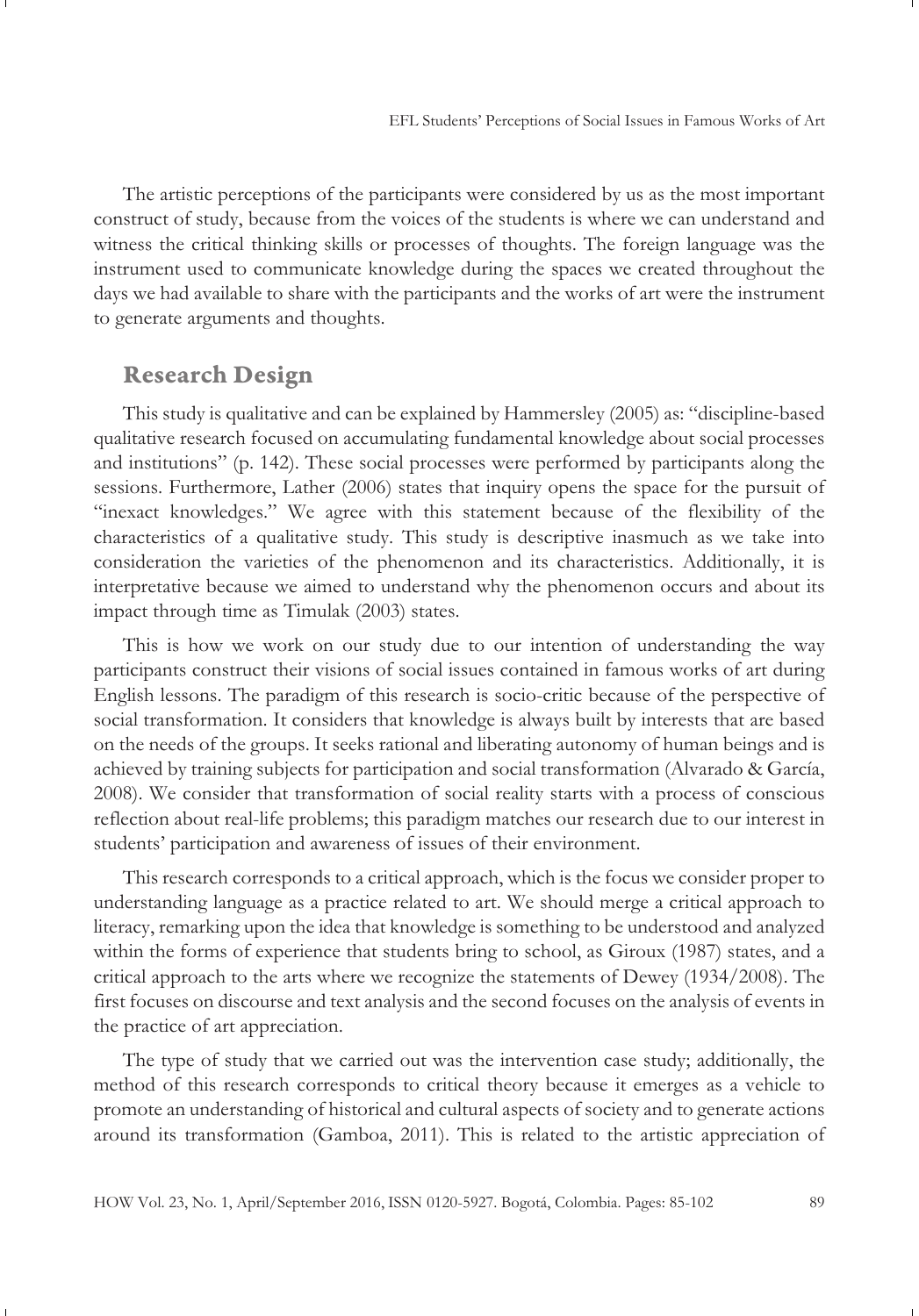famous works of art. Furthermore, critical theory can help us unveil ways of changing and improving the learning process.

The participants of this research were ten students of a public school in Bogota, Colombia, who were able to understand formed concepts of different topics in real life as well as construct ideas and knowledge about it. They had an intermediate level of English and recognized the language as a way of building social interactions.

For this study we used different instruments for data collection, including: direct observation (information consigned in the journal), participants' written reflections, and interviews. Participants' written reflections gave us the material to study the process of each student, the knowledge acquired during the sessions, and the positions they considered important while analyzing a work of art, its information, and art history.

The individual interview (see Appendix 1) was the starting point to understand students' personal opinions about the use of critical thinking during English classes. When we presented a topic and showed a work of art we asked for points of view before and after. The evidence in this case was taken from conversations and participation of students. The interview with focal groups was used because we were interested in contacting and confronting different opinions through an open investigation. All these instruments provided us with enough material to triangulate the information and reach conclusions to answer our research question. All of this was supported by Leedy and Ormrod (2001).

To analyze the data gathered from the participants, we used the grounded theory method (Strauss & Corbin, 1990), open coding, axial coding, and selective coding which guided us to comprehend the events during the sessions. The information gathered allowed us to make a comparison among concepts, see differences and singularities, discriminating concepts in the matrix, as well as getting the category and subcategory that created the body of our data analysis. We aimed to understand how students perceived the messages that are implicit in works of art regarding social issues. This explains the form in which the phenomenon acts upon each student during the sessions and the way in which the art forms participants' opinions.

## **Pedagogical Intervention**

Our project focused on understanding the critical thinking process of tenth graders at a public school in Bogota when debating on social issues presented in famous works of art as well as the artistic work created by the students themselves. Students analyzed the historical backgrounds of the artists, artistic style and techniques, and the artists' purposes at the time of painting, and the interpretation of arts experts. The students were responsible for expressing their perceptions about the social issues embedded in the artwork presented.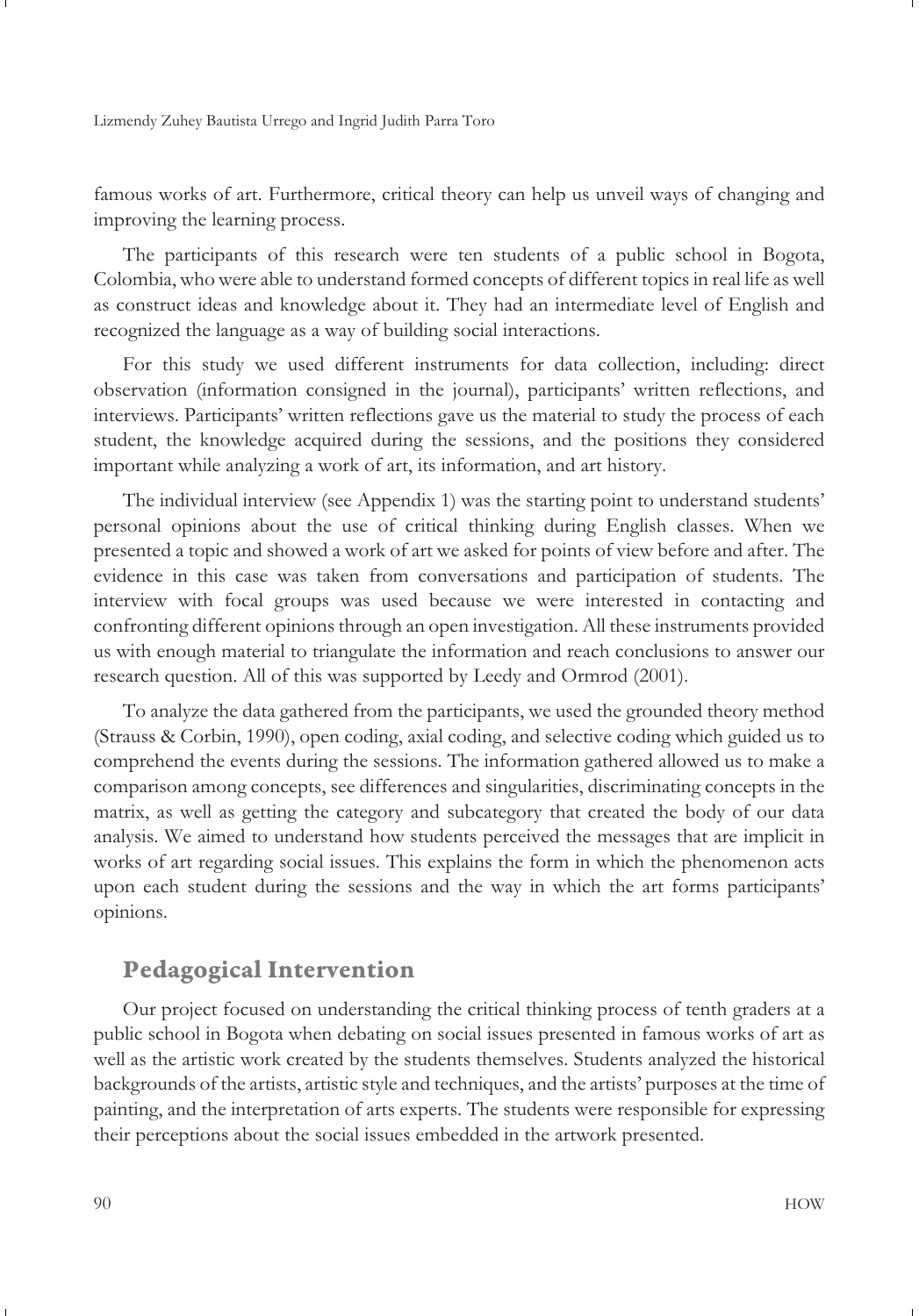The conversation club is a space where students can practice speaking in order to improve their language skills such as speaking and listening, gain fluency, have direct contact with the culture, and share experiences with another person in the target language, in this case English; however, this study focuses on the ideas the students had to share. This strategy was implemented so the teacher-researchers could present famous works of art in posters for discussion. We gave a synopsis of the work of art and then asked for students' impressions. Participants in this study engaged in the practice of critical thinking as a strategy to appreciate art that expressed social issues.

First, students proposed their ideas in an environment where they could be free to say anything they felt or thought. Secondly, students analyzed the works of art as well as criticized them, so they could contribute to the conversation club and discern meaningful information and create their perspectives. Finally, students argued their points of view and supported them in real contexts with the purpose of constructing useful interactions and worthwhile practices. The interactions were in Spanish most of the time and there was a switch code from both teachers and students due to the proficiency in the foreign language. This interaction in the mother tongue did not represent a difficulty for our study because we aimed to understand perceptions and thoughts not to seek a meaningful improvement in the foreign language performance.<sup>1</sup>

We were guided by the critical approach throughout this study. Arts appreciation is a product of communicative interactions and of understanding what information students want to transmit. The critical approach, in our case, consists of appreciating a work of art not only for the image itself but also for what it represents.

### **Data Analysis**

We focused our attention on patterns and commonalities found among students' written reflections and journals that enabled us to confront participants' ideas, opinions, and perspectives. We reviewed the data to categorize the information, considering the phenomenon, problem, and research question of this study (see Appendix 2) from which the category and subcategory emerged. The category is called *Social Perceptions Framed in a Humanistic View of Arts* because we saw the opinions students had about the artistic product critiqued during sessions about social issues. The sub-category is called *Influence of Arts Involving Social Issues* because we discovered that the participants expressed their thoughts

<sup>1</sup> In our perspective the English classes should improve the skills of the students; however, there should be a space to explore possibilities and learn about culture, for languages are the window to understanding society. The Arts is only a motivational tool to approach the broad world that can be studied by inviting people to see different perspectives through languages.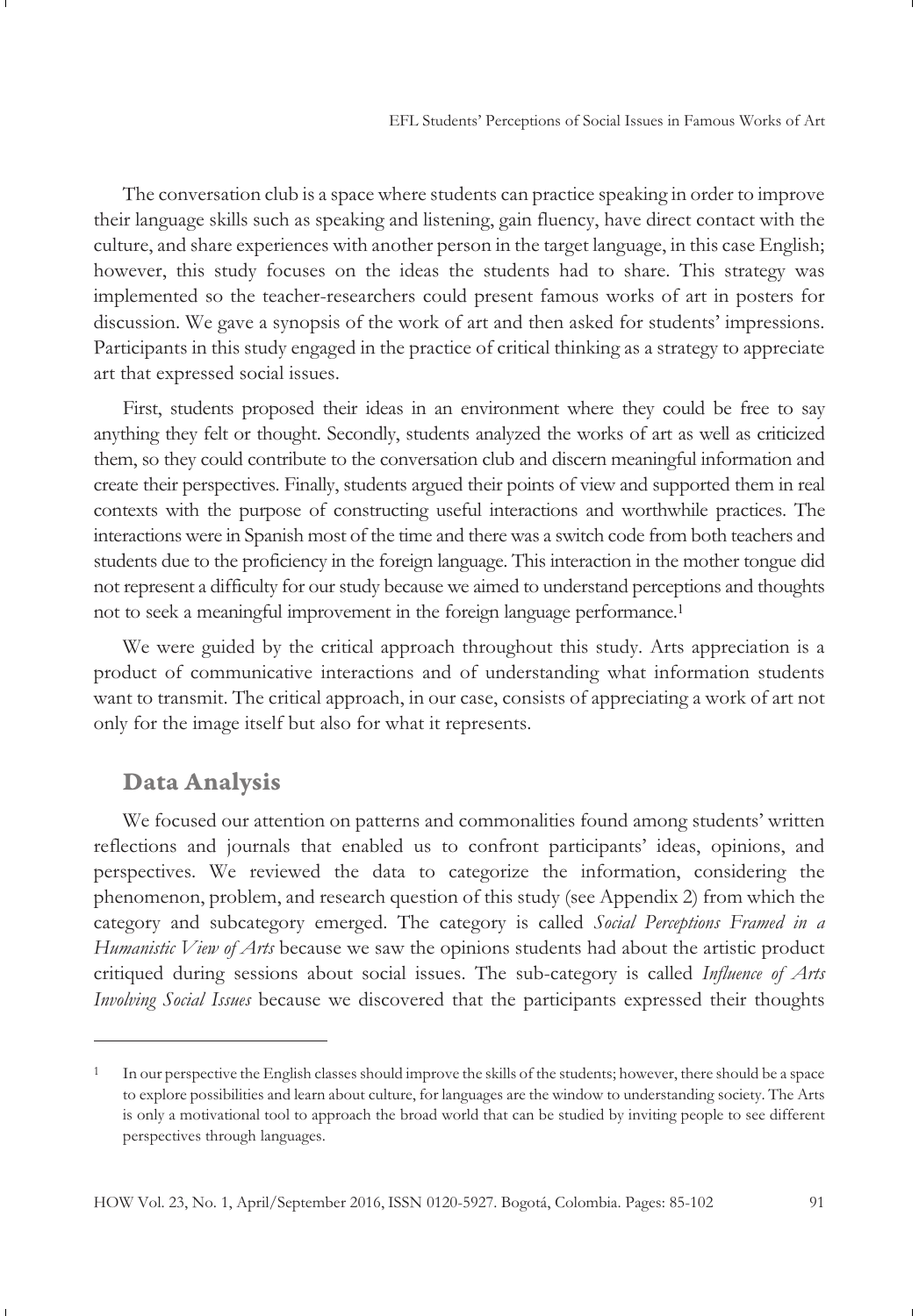about the social manifestations they found in the artwork, understanding that the works of art are communicative and expressive objects that caused impressions (Jensen, 2001).

# *Social Perceptions Framed in a Humanistic View of Arts*

While answering the interview during the first session we witnessed the way participants felt in an initial stage towards arts, criticism, and English; periodically we observed changes in these three aspects.

An example of a perception from participants was self-recognition, as Facione (2011) established; the individuals have an inner process to see themselves as part of society while they monitor their thoughts. We saw this as participants recognized themselves as actors in similar situations as those presented in the works of art. Violence was the constant social issue we saw. Participants shared their thoughts regarding this issue using pre-established knowledge and associated it with the works of art.

The participants of our study placed special emphasis on child abuse and children as victims of conflicts. In Excerpt 1, the participant expressed the children's desire for happiness; however, he talks about child abuse as a barrier. Calling it a harmful obstacle to happiness, he portrays how difficult is for a child to overcome a situation in which he or she is a victim of abuse and, consequently, loses his or her innocence (Cole, 2011).

#### **Excerpt 1**

In the "painting" that I made I tried to represent a child on the road to "happiness" but it is blocked by child abuse that I wanted to represent as a lot of pikes surrounding a bow, that's why she is crying. I wanted to represent it in the simplest way to make it look made by a child.<sup>2</sup> (Student's written reflections)

For instance, in Excerpt 2 the participant considers that adults are unconscious of the damage they cause to children because of certain decisions they make. She reflects on the future of a country where children are abused or orphaned because they lose parents (for example, in the Colombian armed conflict). Additionally she concludes that the appropriate management for this matter is to educate children.

#### **Excerpt 2**

Grown-ups often think about them and blah blah blah, but from all the stupidities they do they don't notice that the children are the ones that suffer the consequences.

Besides, if their parents die and they lose it all, what will be of them?

<sup>2</sup> Excerpts have been translated from Spanish for publication purposes.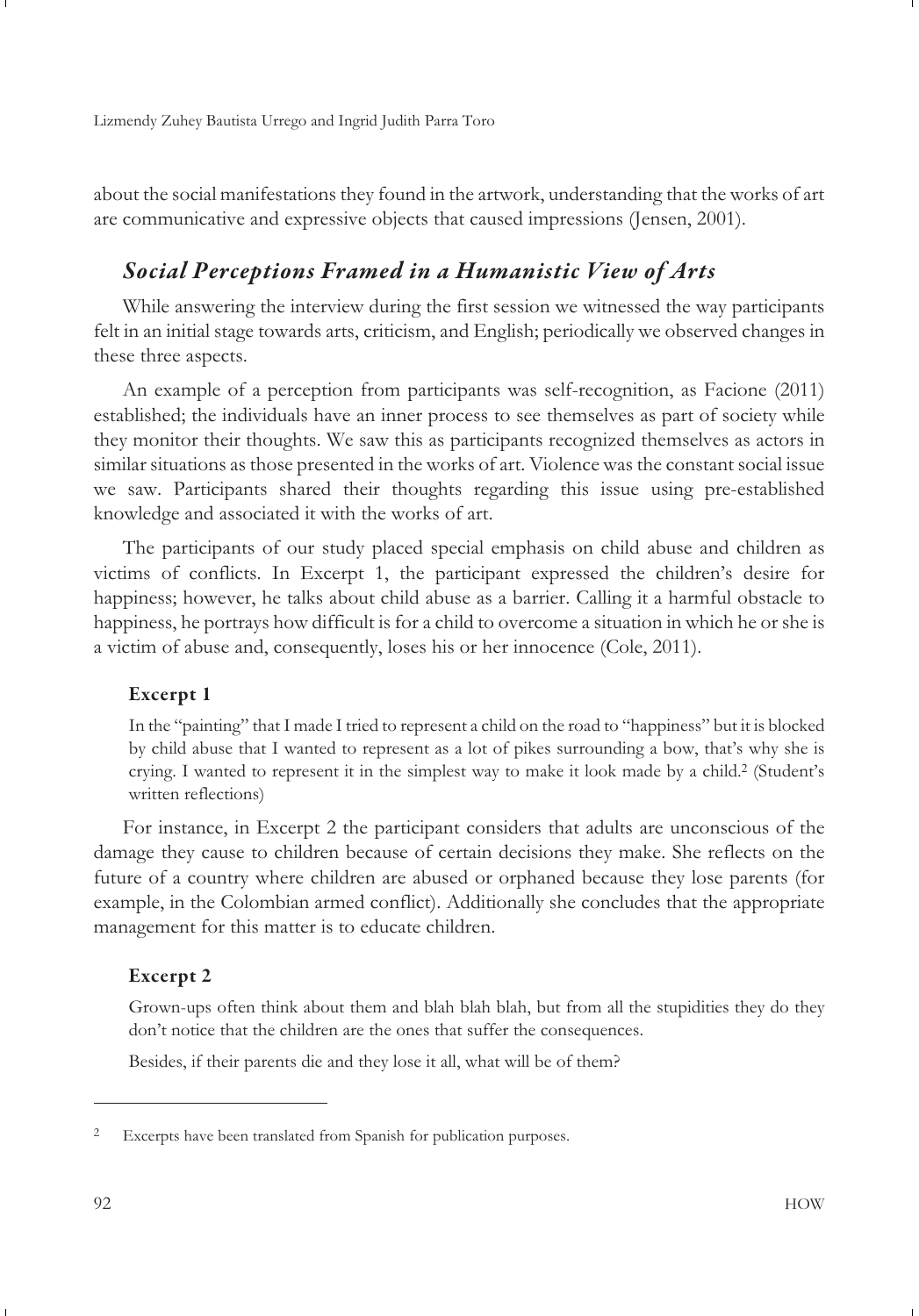It supposes that they are like the future and what it has to be done is educate them and not traumatize them. (Student's written reflections)

In Excerpt 3 the participant expressed emotions through colors. He portrayed homosexuality as a rainbow and discrimination as a situation that someone with a different sexual orientation must live with. The participants recognize the repercussions of mauling someone else because of intolerance of differences (Avivi, 2006).

#### **Excerpt 3**

The best session, I believe because it allowed me for a moment to show the role that a discriminated person plays but that before him are the rainbow's colors better represented as the bipolarity. (Student's written reflections)

Additionally, the participants expressed their thoughts regarding discrimination as it is illustrated in Excerpt 4, which came from the journal where we evidenced features from the participants' opinions towards specific artistic creations.

#### **Excerpt 4**

The students discussed discrimination as an important problem of society. They mentioned different types of discrimination such as discrimination by race, sexual orientation, and physical appearance. They gave concrete examples. For instance one student seemed particularly offended by people who made fun of overweight or gay people. (Journal)

During the data analysis we were able to see participants' personal features, such as political positions or religious beliefs. The words bad and good entitled the mode in which students represented their insights. The data showed that in reality students think, for example, that if they do their homework they are good people, but if they do not share their parents' positions or opinions they are bad people.

In Excerpt 5, the participant tried to ascertain the intention of her partners when she sculpted something regarding the topic of life and death. We see the religious conception the participants had about this topic. In her interpretation we see the perception she has towards death and human behavior; she mentions heaven and hell as the two possible paths people follow after they pass away. This is a conception she has from her religious education because she belongs to a Christian community and expressed her idea supporting herself on the Bible and the speeches at the church she attends. It is the duality between good and bad behavior.

#### **Excerpt 5**

Personally I think, Participant N tried to represent the line of life when it reaches the end, then there are two ways to heaven with white lines, and the hell with brown lines that represents the earth. Cross to the heaven and inverted cross to the hell (red). (Student's written reflections)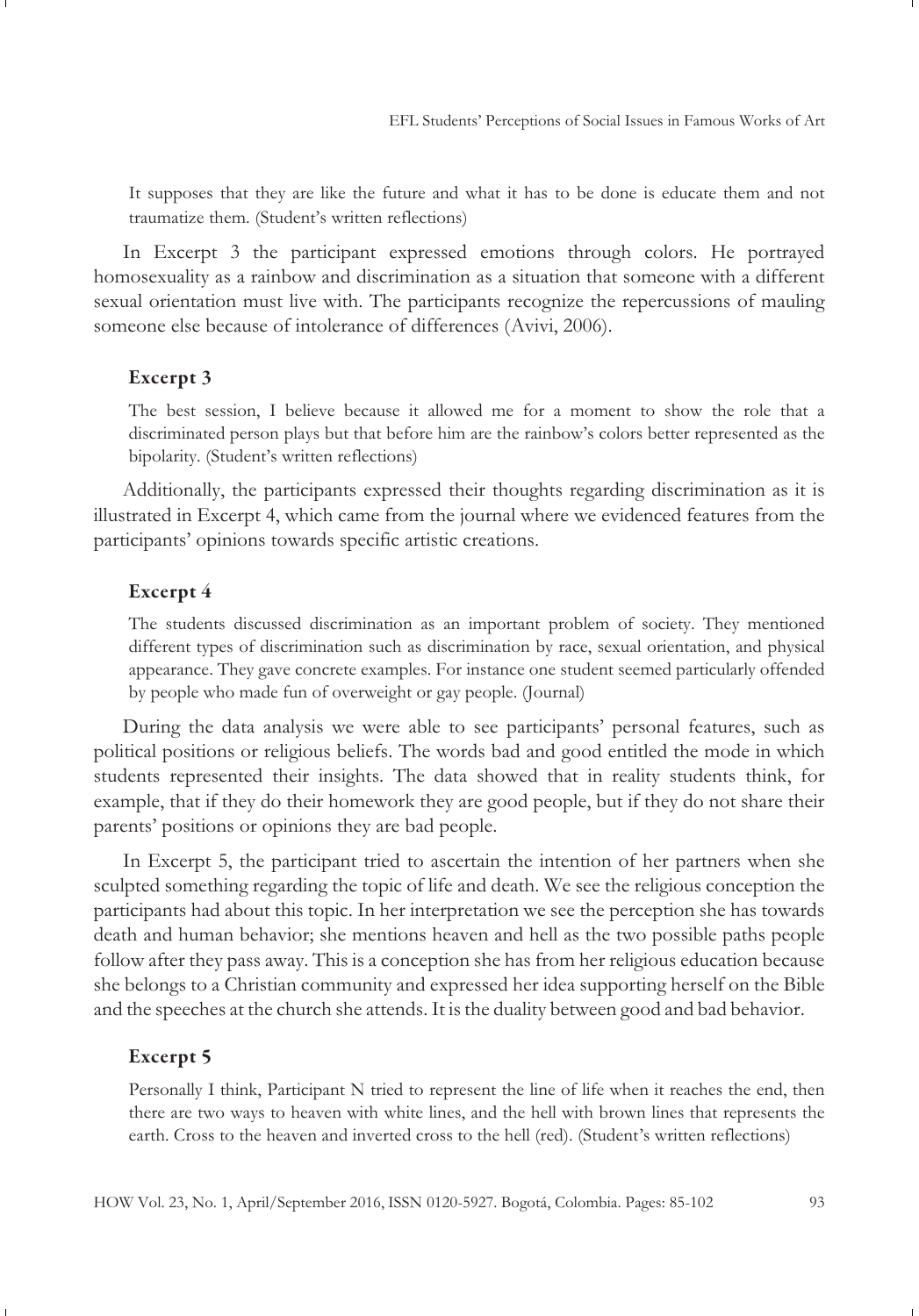In this topic we noticed that not all participants belonged to a religious community and did not share the same faith. An example of this is how in Excerpt 6 the participant shows her opposition towards religion. She sees the cross as something negative in contrast to the perceptions of other people who believe that it is a symbol that draws people near to God.

#### **Excerpt 6**

The Cross means the religion, it is in the forbidden sign because I think that it is bad but for the rest of people it is not, it is good because it makes us closer to God. (Student's written reflections)

Additionally, as we found in our notes from the journal (Excerpt 7), participants had various opinions about religion. This was expressed in their interpretation of arts related to Christian icons and symbolism (Layton, 2003). Participants also manifested hate or love towards their religious beliefs, all portrayed in their own creations about life and death, inasmuch as they relate those two topics with spirituality. The participants discussed aspects of Colombian society such as traditions and behaviors.

#### **Excerpt 7**

The students feel differently about religion, namely, some of them claim to belong to a particular church, while others say they dislike churches. They expressed that they believe in God while others said they did not believe in that religious figure. (Journal)

For instance, in Excerpt 8 the participant perceived the relationship that a difficult life had on a painting. She recognized that through art someone might capture pain and sadness; when she said that the paintings were cold she referred to the sensation the colors and images transmitted. The artist's sorrow left an impression on her both visually and emotionally. In addition, the artist's experiences served as a reflection of a general view of human behavior; she took the position of the artist and thought about how she could live in a similar situation, thinking about what would be appropriate or good, and considering the commonly held conception about that specific issue.

#### **Excerpt 8**

About Frida Kahlo's live and her husband Diego Rivera, that she had a sad and traumatic live. That in art she could express her pain, that although her husband cheated on her, she was important to him, and if you pay back in kind you will not win anything, and that she was such a good person because she forgave him. Her artistic works were cold, etc. (Student's written reflections)

Another issue that was discussed was the economy. During the first session we analyzed a painting about the drug trafficker Pablo Escobar which allowed us to think about the repercussions illegal commerce might bring to a nation, either positive or negative.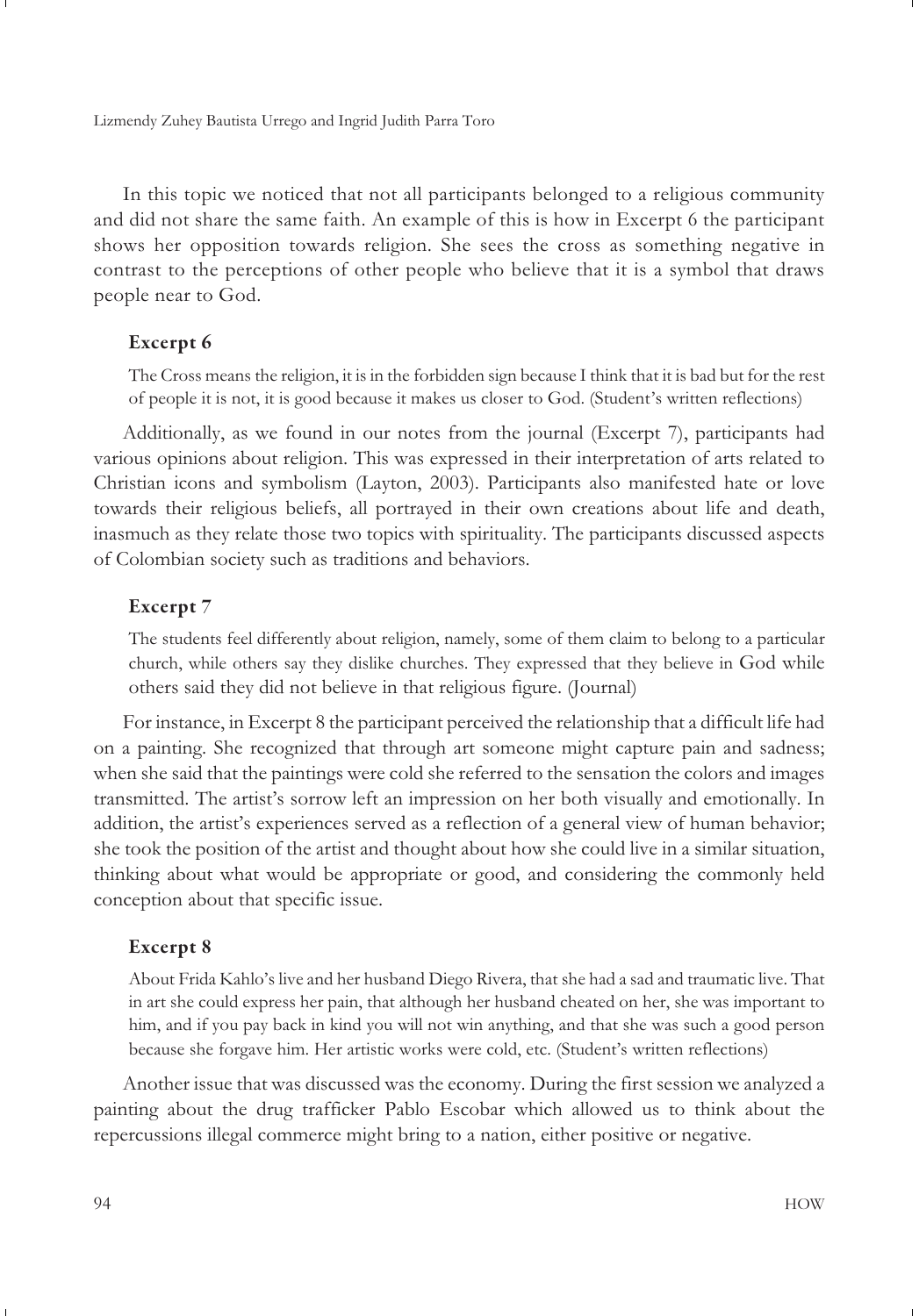The participants stated their points of view towards this character as shown in Excerpt 9. We evidenced that participants were influenced by the information they received from the media or other sources such as teachers and friends. Pablo Escobar was a character that was the center of news and an important figure of Colombian history. That is why we noticed that the participants' opinions vary from positive to negative without reaching a consensus about how to feel towards this character.

#### **Excerpt 9**

The students viewed Pablo Escobar as a dual person; they saw a generous man, who helped his countrymen economically, but also a criminal who murdered politicians and people who were against his way. (Journal)

At this point of the analysis we would mention the conception participants had towards criticism. The participants of our study expressed that criticism is giving personal opinions about objects or people's actions that belongs to the second stage (understanding) of Bloom's (1971) Taxonomy. These conceptions of a critic led us to pose the fact that participants were at different stages of critical thinking as a process.

#### **Excerpt 10**

What do you understand as criticism?

S1: To give a self-opinion about what you see.

S2: It is a personal opinion about something you like or dislike, as well as to make some observations. (Interview)

In Excerpt 10 students stated that being critical is giving a personal opinion about something. Another moment of the interview that gave us a hint of what participants considered criticism was when we asked them in which aspects of their lives they thought they had critical thinking. They replied that they are critical in three moments: about objects or situations, towards the environment in which they live, and about their own and others' behavior. However, the judgments students made of materials and behaviors were superficial in the sense that they were based on negative prejudices and lacked a conscientious analysis, which was opposite to the idea of a purposeful reflective judgment proposed by Facione (2011). Students interpret and comprehend that there are a variety of experiences and situations in which they are able to characterize information.

However, as we advanced in our research, we found that students began to become more in tune with Facione's (2011) skills. The misconception that students had about criticism relating emotional negative prejudices towards other people changed. They began to give meaning to situations, interpreting ideas and sharing thoughts, among others. They engaged in processes involving the self.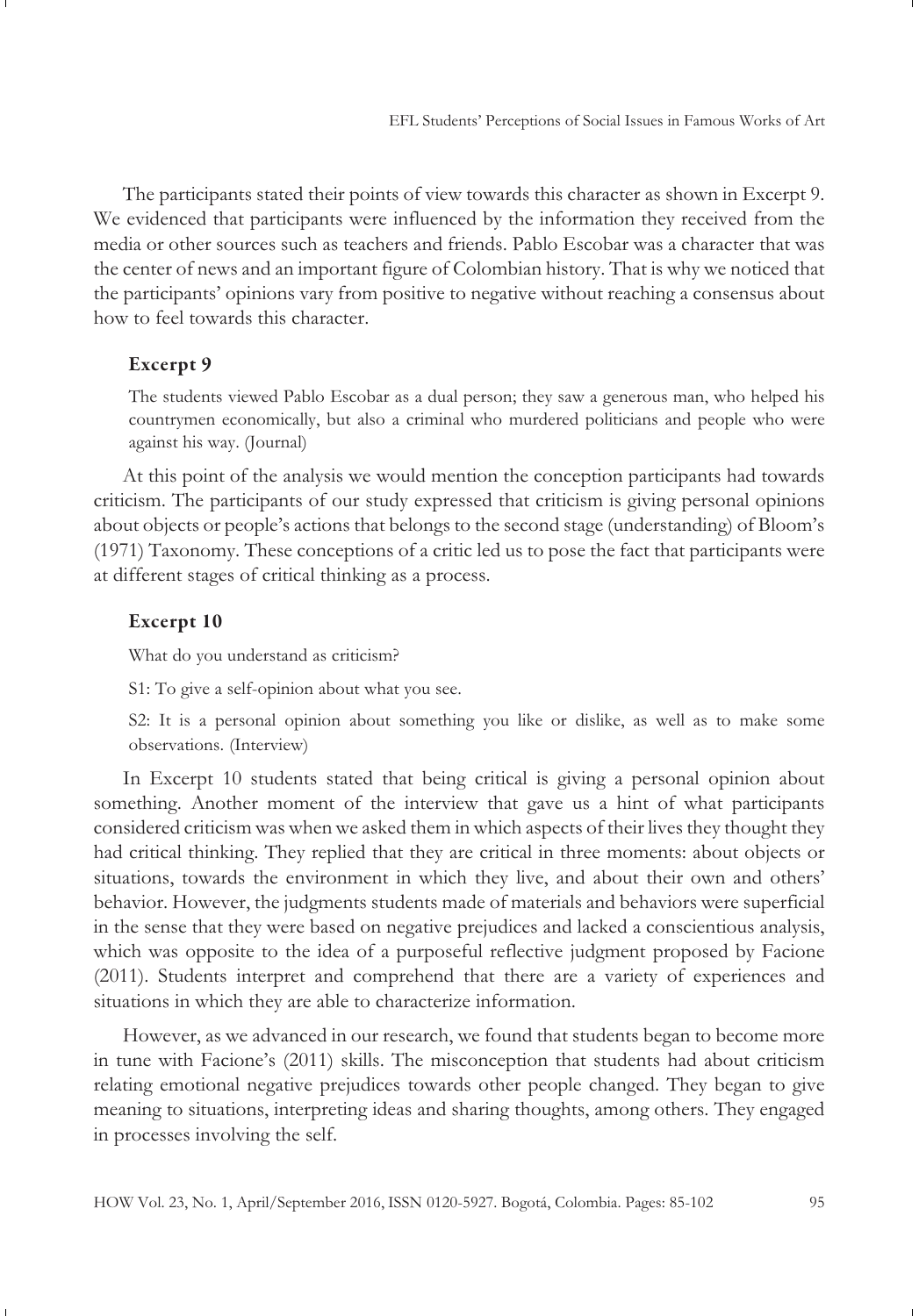**Influence of arts involving social issues.** Through the analysis of works of art we were able to hear participants' thoughts of the world through emotions, colors, images, and perceptions of human crafts.

#### **Excerpt 11**

With arts I learned more and became less ignorant about this subject, I realize that in art is more reflected the violence about the world, and the artists show with their artistic works what they think, or see and sometimes they cannot speak up because of the society or the government itself. (Student's written reflections)

Most of the time people make deductions about what they constantly see; art is one of the media of expression about which participants make reflections, and as the participant in Excerpt 11 states, "with arts I learned more and became less ignorant about this subject." The participant considered arts an unknown area but once he understood and gained knowledge about it, he considered that art reflects other matters and experiences about the world. The participant recognizes the influence of arts on him, stating that he has seen a clear change since the first session: "I . . . became less ignorant about this subject." The participant is conscientious about the codes and behaviors when we live in society.

#### **Excerpt 12**

We learned about Picasso that he had many names and that was born in Spain that he left Spain because there was so much violence and his artistic work was focused on it, that everything is connected and everyone is affected. (Student's written reflections)

In Excerpt 12, the participant assumed arts is a way to express how the artist lived; it is important to note how the participant recognized a reality in Spain and immediately related it to his own. As the participant said, "his work is focused on violence that everything is connected and everyone is affected by it." Art is influencing the participant while he recognizes the connection between Spanish and Colombian realities and admits the consequences are the same.

Presenting a painting that portrayed war in Spain created awareness in participants about the war in their own country. They started perceiving violence not as a one-nation issue but as a common factor that affects everyone. Just by watching the news, reading newspapers or websites, and listening to close experiences from friends or family, they are informed about Colombian armed conflicts; this is what participants developed in terms of thoughts about art.

The participants characterize the quality of art to set and perpetuate memories, as is the case in how violent events in the past still affect innocent people in the present. This is evident in Excerpt 13.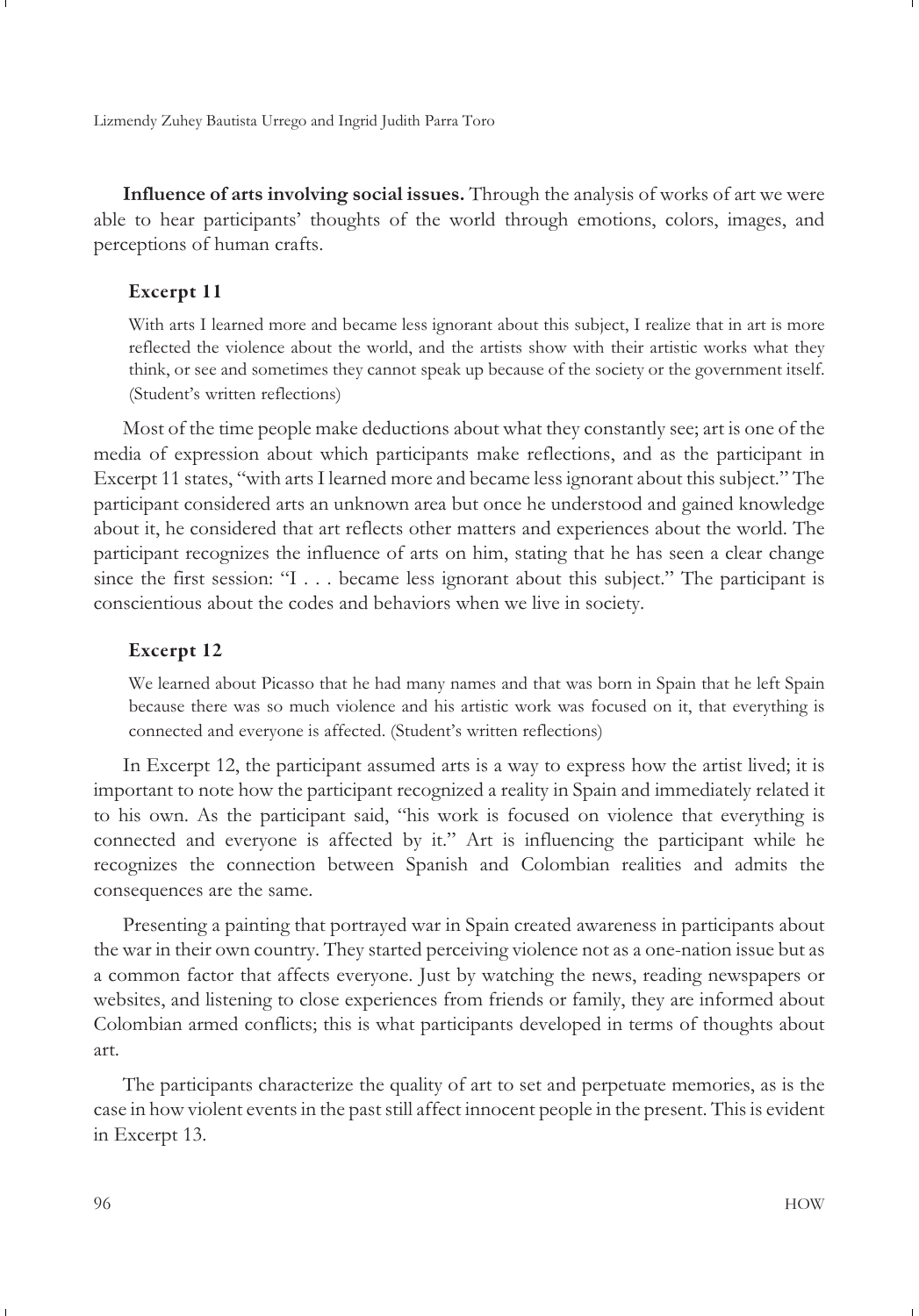#### **Excerpt 13**

Today's session was interesting because we could embody the violence as I see it and it was interesting to know the way in which people see differently the idea of violence that is marked in many innocents' lives. (Student's written reflections)

Participants stated that human beings are unique and that their development in different areas is equally unique. They felt that showing emotions through art is possible for anyone, as shown in Excerpt 13. This is important because, as Dewey (1934/2008) states, pictures are present material passed through the alembic of personal experience. They have no precedents in existence or in universal being. But, nonetheless their material came from the public world and so has qualities in common with the material of other experiences (Dewey, 1934).

#### **Excerpt 14**

It is a good experience because, I didn't feel interest in arts before, but I have noticed that art is a world's critic and it makes us see how some things in the world really are. (Student's written reflections)

#### **Excerpt 15**

I liked this session so much because the topic about Frida Kahlo is interesting. It is very interesting to know everything that she lived, she was a great artist, passionate about what she did despite her sufferings. It reflects all the pain of the world. (Student's written reflections)

#### **Excerpt 16**

At the end of the session we evidenced that students were enthusiastic about continuing with the conversational club, they often asked us questions about authors and artistic currents. Some of them claimed that they were going to search more information about the art they remembered and liked. They wondered about meanings and interpretations for the art that was familiar to them. (Journal)

The art from the sessions started making sense in participants' daily life. They began thinking how one particular case in the world can be seen in a wider vision of how things work in the world. In Excerpt 14, the participant said "I have noticed that art is a world's critic and it makes us see how some things in the world really are." The participant expanded his perspective from a single piece of art to a world vision. In Excerpt 15, the participant wrote that "Frida Kahlo . . . was a great artist, passionate about what she did despite her sufferings" and concludes, "It reflects all the pain of the world." There is evidence of the relationship the participant found between Frida's life story and what is usual to see in the world, which is pain. The participant also talked about people trying their best to transform pain into passion. Additionally, the participants showed a real interest in continuing to learn about arts and recognized its importance for their closest environment, as can be evidenced in Excerpt 16.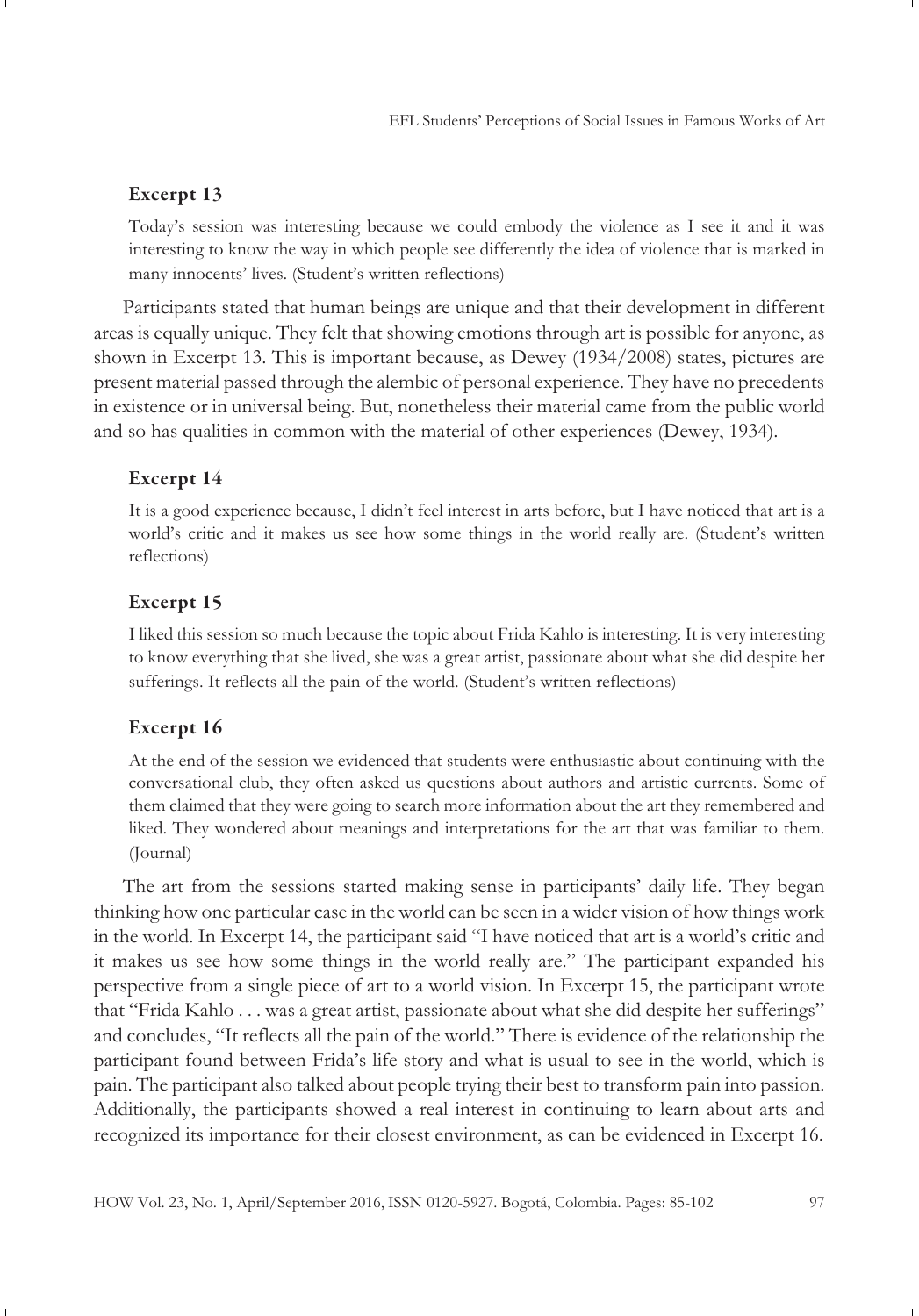This section showed the transformation participants' ideas underwent throughout the sessions, and how the reflections students engaged in evidenced the process they carried out in learning about the arts. Participants recognized qualities and senses in works of art like expression, reality, and world conceptions. The art and sessions generated a change in participants' ideas and reflections, making their opinions wider and deeper.

### **Conclusion**

We will draw the main conclusions we had focused on and the principles that guided this research; firstly, the perception of arts; secondly, the outcome from participants' ideas in the identification of social issues while appreciating famous works of art; and finally, the transformation of participants' reflections in regard to arts.

We noticed that participants realized that behind a work of art (by using critical thinking as a tool to interpret, analyze, and express it), there is a human experience, there is an artist's purpose coding in it. This follows the main category "Social Perceptions Framed in a Humanistic View of Arts" where the different human experiences (participants' experiences and artists' experiences) are shared. Each one of the perceptions they had along the research gave us the material to understand that the participants felt connected to the feelings and to the human experiences transmitted in the art work presented. Furthermore, the participants by themselves identified social issues in famous works of art, which was made of judgments and different points of view going through the knowledge, understanding, application, and analysis stages under Bloom's (1971) Taxonomy.

There was a transformation in participants' perceptions. When we began the sessions, they manifested that art was something superficial and individual, but throughout the sessions, they comprehended that arts are for everyone and that works of art can be read by judging and thinking critically. This conclusion belongs to the subcategory "Influence of Arts Involving Social Issues;" where the points of view and the form of expressing ideas were transformed into more elaborated ideas along the sessions.

Also, the participants demonstrated how they built their perceptions and became aware of the importance of supporting and reproducing those perceptions. They understood that art was more than a drawing and started with the idea that it is possible to understand thoughts, events, individualities, and even the behavior of a community just by looking carefully at what an artist captured on canvas. This is an influence of arts, which provides them with a human experience, transporting them to a world vision about the social issues that works of art show.

We placed special emphasis on what arts represented for them before and after the pedagogical intervention. As Dewey (1934/2008) mentioned, in common conception, a work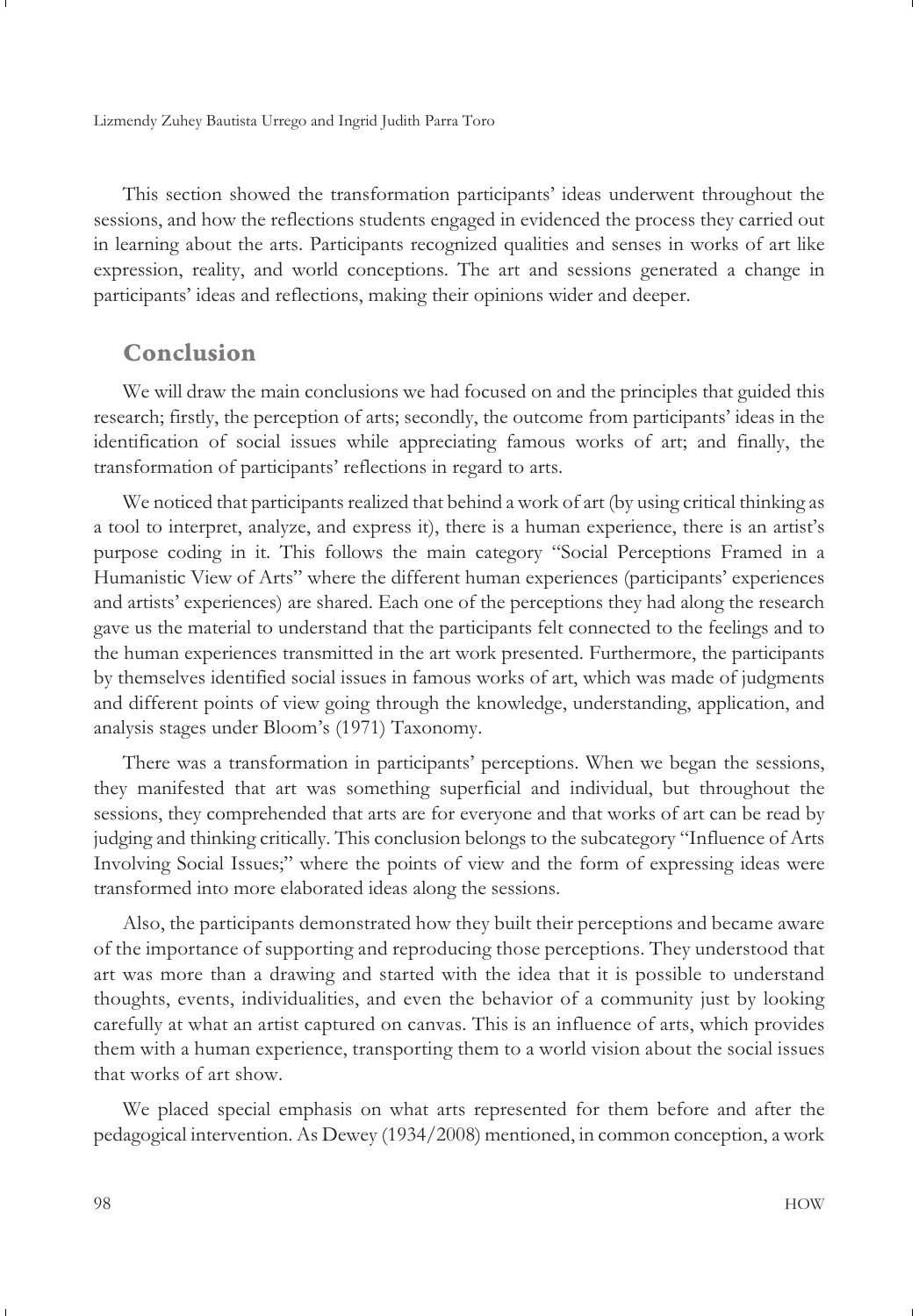of art is often identified with the building, book, painting, or statue in its existence apart from human experience. But thinking about art only as physical objects is to dehumanize a tool that provides students with diverse ways to understand the nature of human beings in a profound experience of analysis and criticism. Participants recognized critical thinking as a powerful instrument to find knowledge in the work of art, not just something on a canvas but as a human experience inside each one.

### **References**

- Alvarado, L., & García, M. (2008). Características más relevantes del paradigma socio-crítico: su aplicación en investigaciones de educación ambiental y de enseñanza de las ciencias realizadas en el doctorado de educación del instituto pedagógico de Caracas. [Most relevant characteristics of the socio-critical paradigm: Its application in environmental education and science teaching research]. *Sapiens: Revista Universitaria de Investigación, 9*(2), 187-202.
- Anderson, L. W., & Krathwohl, D. R. (Eds.). (2001). *A taxonomy for learning, teaching, and assessing: A revision of Bloom's taxonomy of educational objectives.* New York, NY: Longman.
- Avivi, Y. (2006). Room for variation? The experience of Colombian gay asylum seekers and asylees in Miami. *Sociedad y Economía, 11*. Retrieved from http://sociedadyeconomia.univalle.edu.co/ index.php/sye/article/view/158.
- Bloom, B. S. (1971). *Taxonomía de los objetivos de la educación: la clasificación de las metas educacionales* [Taxonomy of educational objectives: The classification of educational goals.] Buenos Aires, AR: El Ateneo.
- Cole, R. T. (2011, November 15). Letters: Child abuse victims lose more than innocence [comment]. *USA Today*. Retrieved from http://usatoday30.usatoday.com/news/opinion/ letters/story/2011-11-15/Penn-State-scandal-child-sex-abuse/51225638/1
- Dewey, J. (1934/2008). *El arte como experiencia* (J. Claramonte, Trans.) [Art as experience]. Barcelona, ES: Paidós.
- Facione, P. A. (2011). *Critical thinking: What it is and why it counts*. Millbrae, CA: The California Academic Press.
- Gamboa, R. (2011). El papel de la teoría crítica en la investigación educativa y cualitativa [The role of critical theory in educational qualitative research]. *Revista Electrónica Diálogos Educativos, 11*(21), 48-64.
- Giroux, H. A. (1987). Critical literacy and student experience: Donald Graves' approach to literacy. *Language Arts, 64*(2), 175-181.
- Hammersley, M. (2005). Close encounters of a political kind: The threat from the evidence-based policy-making and practice movement. *Qualitative Researcher, 1*, 2-4.
- Jensen, J. (2001). Art, the public and Deweyan cultural criticism*.* In D. K. Perry (Ed.), *American pragmatism and communication research* (pp. 109-126). Mahwah, NJ: Taylor & Francis e-Library.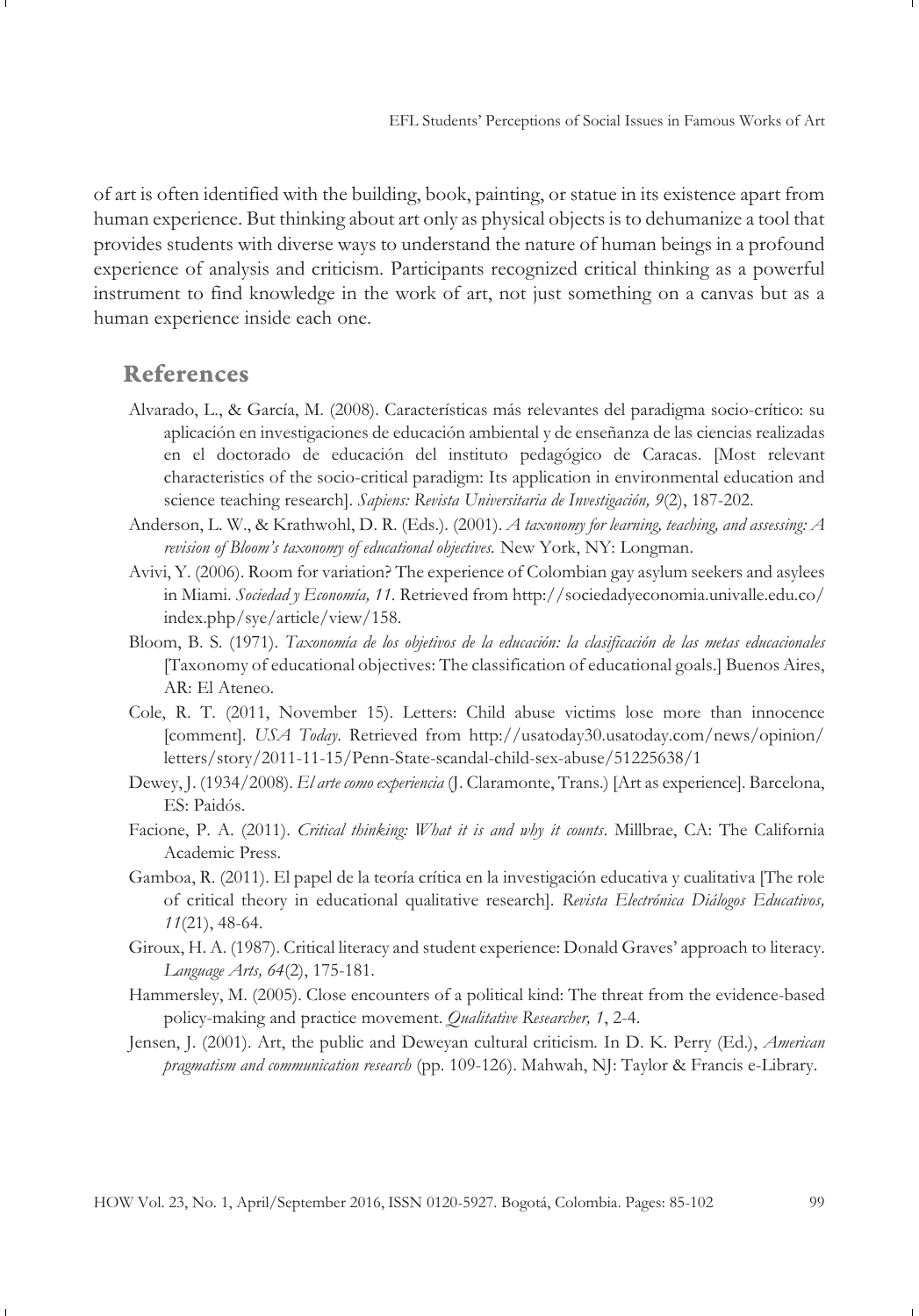- Lather, P. (2006). Foucauldian scientificity: Rethinking the nexus of qualitative research and educational policy analysis. *International Journal of Qualitative Studies in Education, 19*(6), 783-791. http://dx.doi.org/10.1080/09518390600976006.
- Layton, R. (2003). Art and agency: A reassessment. *The Journal of the Royal Anthropological Institute, 9(3),* 447-464 http://dx.doi.org/10.1111/1467-9655.00158.
- Leedy, P. D., & Ormrod, J. E. (2001). *Practical research: Planning and design* (7th ed.). Upper Saddle River, NJ: Merrill Prentice Hall.
- Pineda, C. (2004). Critical thinking in the EFL classroom: The search for a pedagogical alternative to improve English learning*. Íkala, Revista de Lenguaje y Cultura, 9*(15), 45-80.
- Strauss, A., & Corbin, J. (1990). *Basics of qualitative research: Grounded theory, procedures and techniques.* London, UK: Sage.
- Timulak, L. (2003). Empowerment events in process-experiential psychotherapy of depression: An exploratory qualitative analysis. *Psychotherapy Research, 13*(4), 443-460.

# **The Authors**

**Lizmendy Zuhey Bautista Urrego** holds a BA in Modern Languages from Universidad Distrital, Colombia. She has taught in private schools in Bogota. She was a speaker at the III Encuentro Bi-universitario de Futuros Maestros de Lenguas Extranjeras sobre Investigación Formativa e Innovación Pedagógica, Universidad Industrial de Santander (Colombia). She studied English proficiency at Boston Academy of English, MA.

**Ingrid Judith Parra Toro** holds a BA in Modern Languages from Universidad Distrital, Colombia. She has taught in private schools in Bogota. She was a speaker at the III Encuentro Bi-universitario de Futuros Maestros de Lenguas Extranjeras sobre Investigación Formativa e Innovación Pedagógica, Universidad Industrial de Santander (Colombia). She completed a course in ESL from I.E.L.I. Hunter College, NY.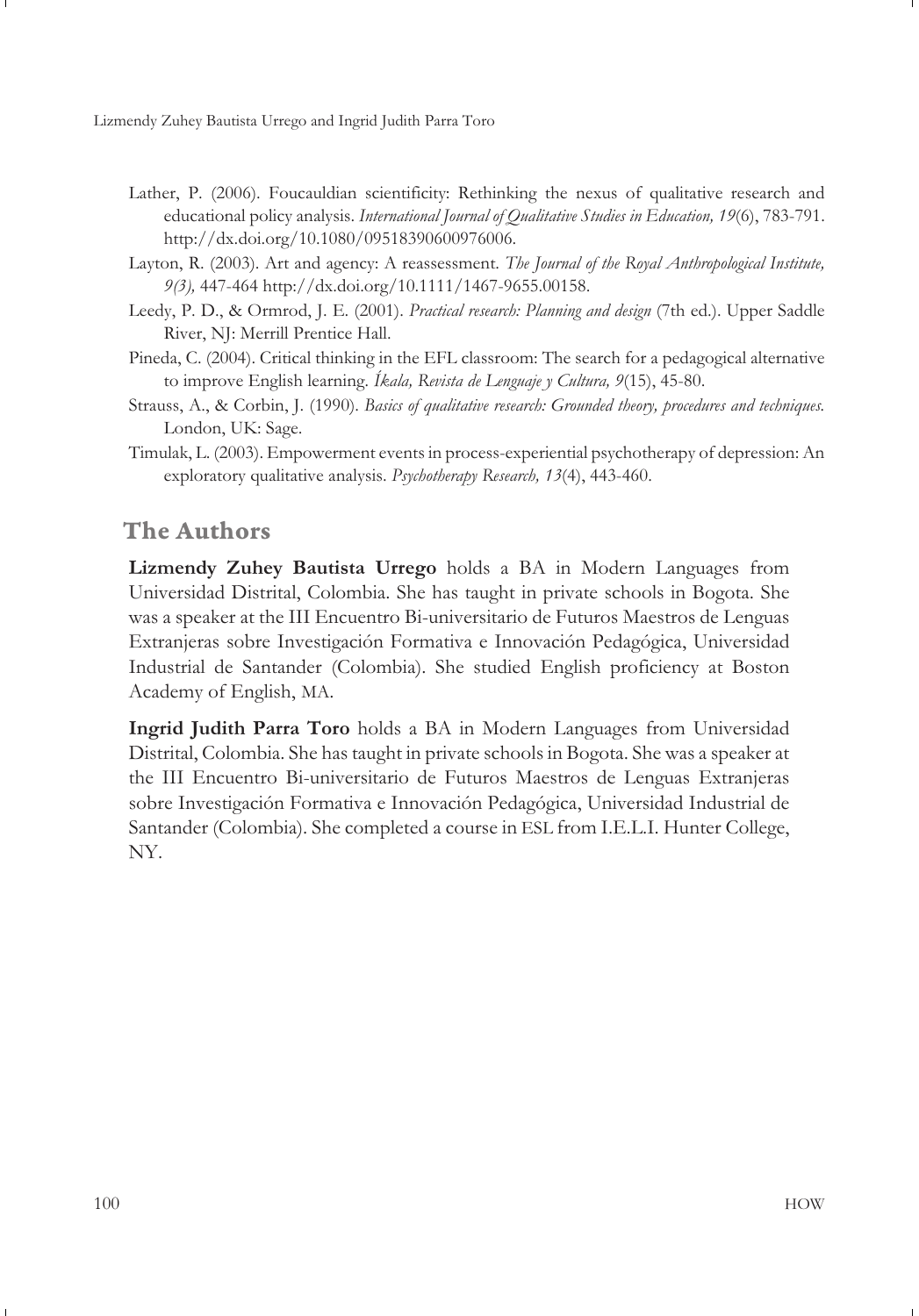# **Appendix 1: Questionnaire Used to Find out Students' First Opinions Regarding Critics and Arts**

# **Pedagogical experience and research in secondary school**

|    | Name:_______________________________Grade:_______________Date:__________________                                                    |  |  |  |  |
|----|-------------------------------------------------------------------------------------------------------------------------------------|--|--|--|--|
| 1. | Do you have any interest in visual arts (paintings, sculptures, murals, etc.)? If your<br>answer is yes, please give some examples. |  |  |  |  |
| 2. | Do you think that visual arts contribute to your environment? Explain.                                                              |  |  |  |  |
| 3. | What do you understand criticism to be?                                                                                             |  |  |  |  |
| 4. | Do you consider yourself a critic with the topics you learn in English classes?<br>Explain.                                         |  |  |  |  |
| 5. | If you have it, in which aspects of your life do you consider you have critical<br>thinking?                                        |  |  |  |  |